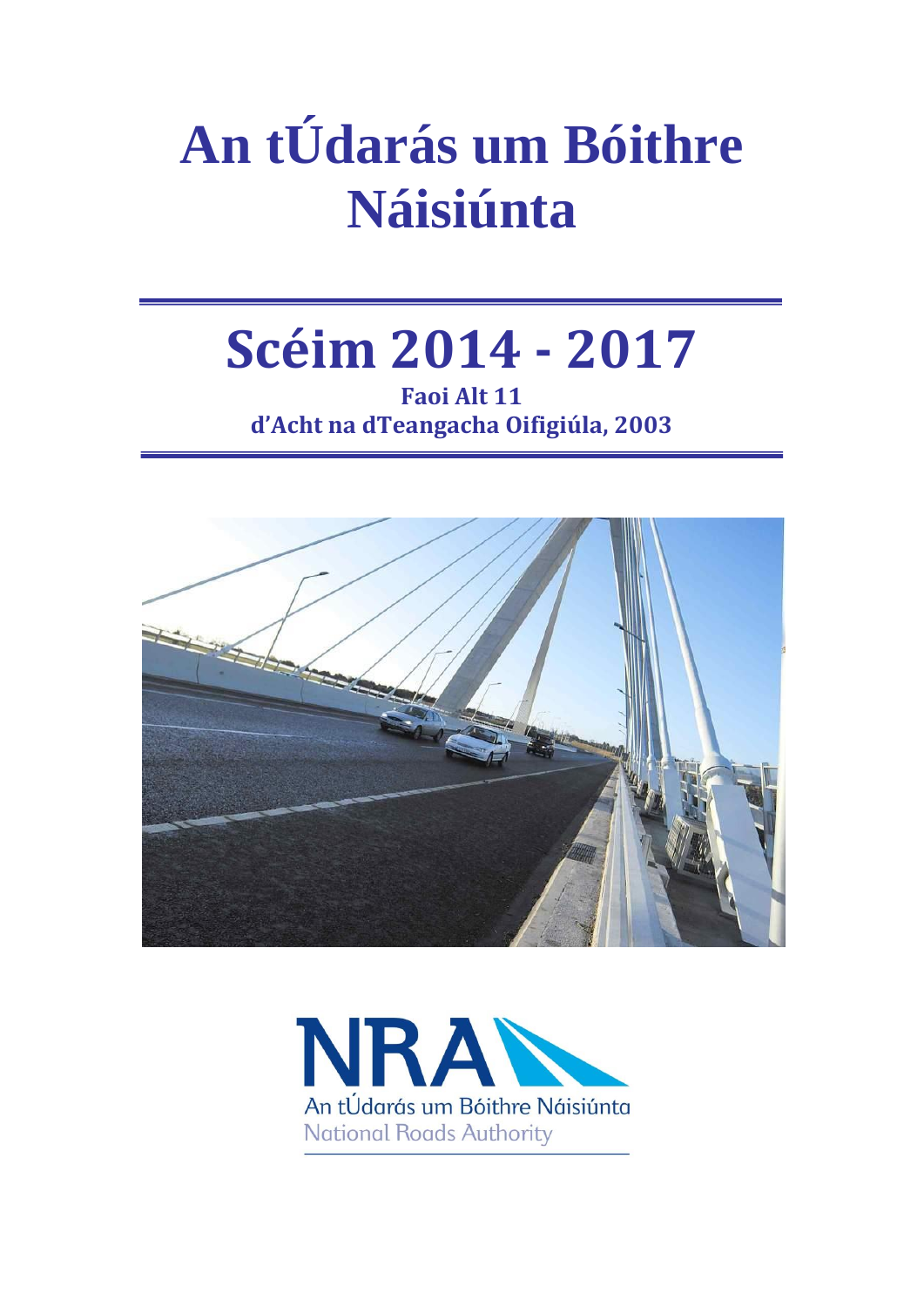# **Scéim 2014 - 2017 Faoi Alt 11 d'Acht na dTeangacha Oifigiúla, 2003**

# **Clár Ábhair**

|                | Réamhrá                                        |               |
|----------------|------------------------------------------------|---------------|
| $\overline{2}$ | Forbhreathnú ar an Údarás um Bóithre Náisiúnta | $\mathcal{P}$ |
| 3              | Cumarsáid leis an bPobal                       | 4             |
| $\overline{4}$ | Preaseisiúintí agus Fógraí Meán                | 6             |
| 5              | Comharthaíocht                                 | 6             |
| 6              | Foilseacháin                                   |               |
| $\overline{7}$ | Oiliúint agus Forbairt                         | 8             |
| 8              | Monatóireacht agus Athbhreithniú ar an Scéim   | q             |
| 9              | An Scéim a Phoibliú                            | 9             |
| 10             | Cabhair agus Comhairle                         | q             |
|                |                                                |               |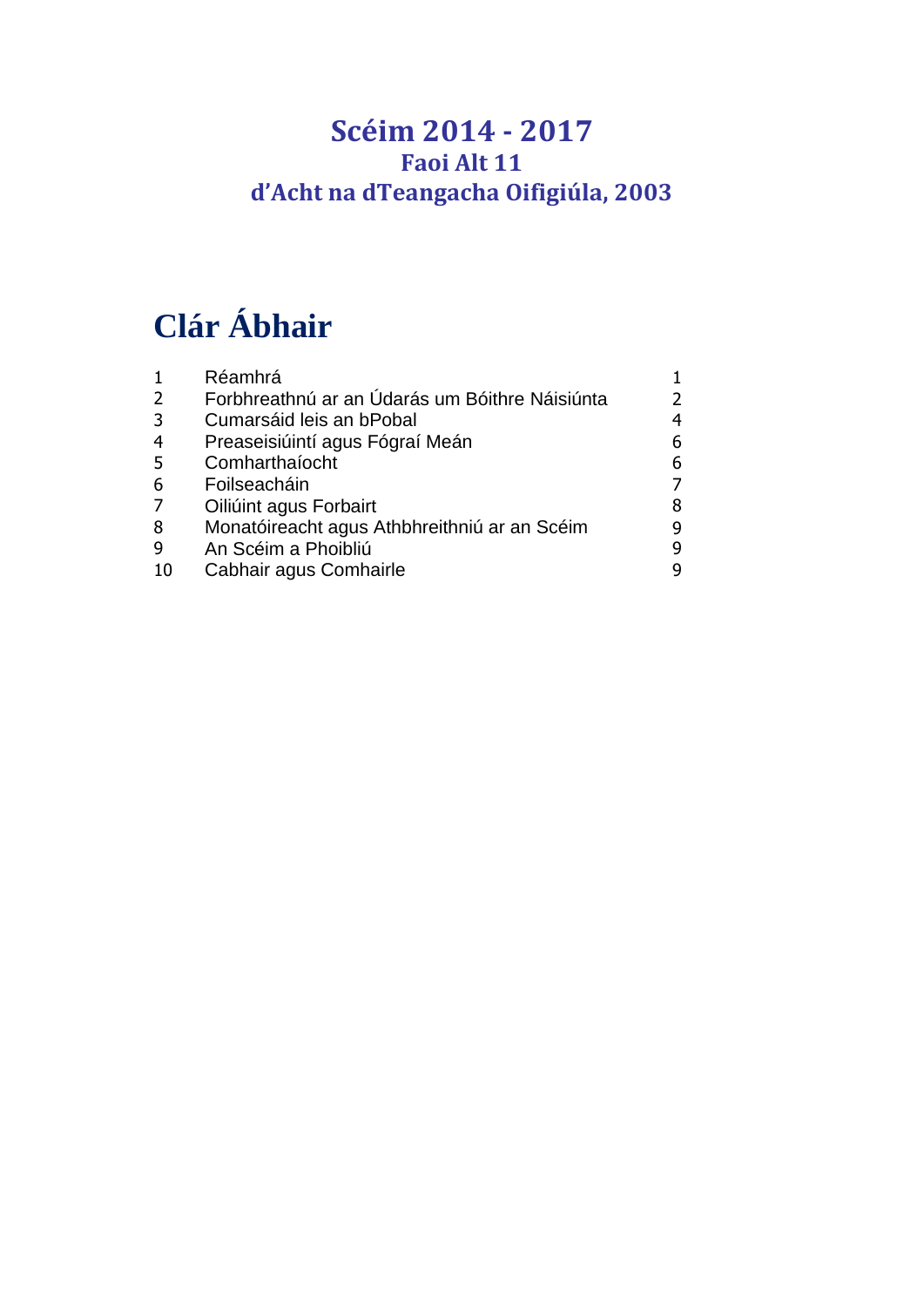# **Scéim 2014 - 2017 Faoi Alt 11 d'Acht na dTeangacha Oifigiúla, 2003**

# **1. Réamhrá**

Réitigh an tÚdarás um Bóithre Náisiúnta an Scéim faoi Alt 11 d'Acht na dTeangacha Oifigiúla, 2003 ("**an tAcht**") a dhéanann foráil do scéim reachtúil a réiteach ag comhlachtaí poiblí ina sonraítear na seirbhís a sholáthróidh siad:

- trí mheán na Gaeilge;
- trí mheán an Bhéarla, agus
- trí mheán na Gaeilge agus an Bhéarla.

mar aon le bearta a nglacfar leo lena chinntiú go soláthrófar laistigh d'amfhráma comhaontaithe aon seirbhís trí mheán na Gaeilge nach soláthraíonn an comhlacht trí mheán na Gaeilge faoi láthair.

Réitíodh an Scéim agus aird ar fhorálacha, inter alia, Acht na dTeangacha Oifigiúla, 2003 (Alt 9) agus Rialacháin 2008 (Ionstraim Reachtúil Uimh. 391 de 2008). Forálann na Rialacháin atá i gceist ("**Rialacháin 2008**"), i measc rudaí eile, d'úsáid na Gaeilge amháin, nó na Gaeilge agus an Bhéarla i dteannta a chéile, ar pháipéarachas, comharthaíocht chomhlachtaí poiblí agus i bhfógraí taifeadta ó bhéal.

#### **1.1 Réiteach na Scéime.**

D'fhorbair an Roinn Ealaíon, Oidhreachta agus Gaeltachta an Scéim i gcomhréir leis na Treoirlínte a réitíodh faoi Alt 12 den Acht. Agus Scéim á forbairt, ceanglaíonn na Treoirlínte go mbeidh aird ag comhlacht poiblí ar na ceisteanna a leanas:

- *(a)* An bunleibhéal éilimh ar sheirbhísí sonracha i nGaeilge i gcomhthéacs soláthar dearfach.
- *(b)* Na hacmhainní, lena n-áirítear acmhainní daonna agus airgeadais, agus cumas an chomhlachta phoiblí atá i gceist chun an cumas riachtanach teanga a fhorbairt nó a rochtain.

I gcomhréir le forálacha Alt 13(1)(a) den Acht, d'fhoilsigh an tÚdarás fógra inar luadh go raibh sé beartaithe acu dréachtscéim a ullmhú. Foilsíodh an fógra san *Irish Examiner* agus in *Foinse*, agus ar láithreán gréasáin an Údaráis, www.nra.ie. Thug an fógra dátheangach cuireadh roimh aighneachtaí maidir le réiteach na dréachtscéime ó pháirtithe ar díol spéise leo í. Tugadh cuireadh, chomh maith leis sin, d'aighneachtaí ó fhoireann an Údaráis trí mheabhrán a d'eisigh an Príomhfheidhmeannach do gach comhalta foirne.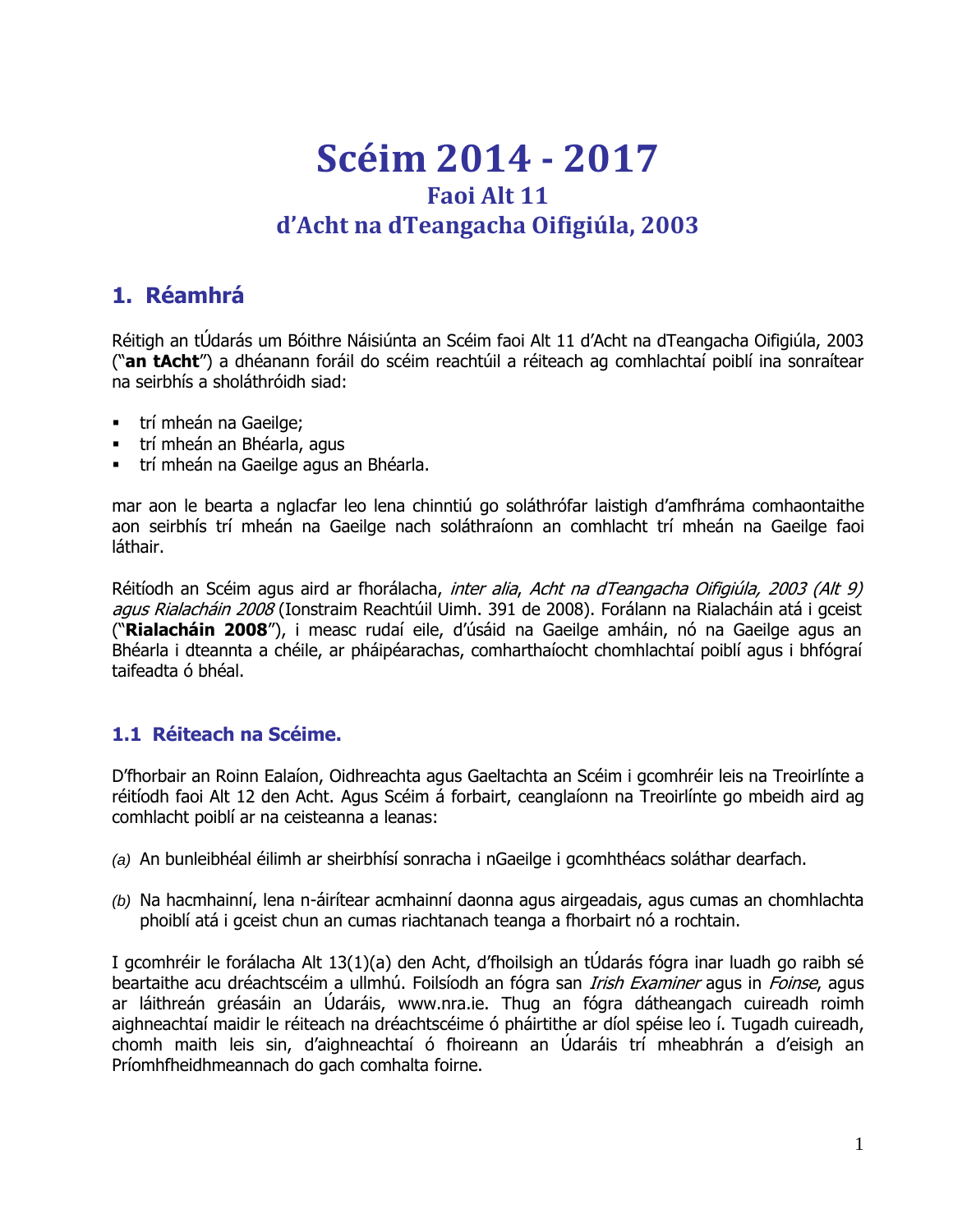Fuarthas aighneacht amháin ó *Chomhdháil Náisiúnta na Gaeilge*. Dhírigh an aighneacht ar na tosaíochtaí ar cheart a chur san áireamh i Scéim an Údaráis, go háirithe, feabhsú chumas Gaeilge ár bhfoirne, bearta chun úsáid na Gaeilge a chur chun cinn, cumarsáid/cruinnithe leis an bpobal agus úsáid na Gaeilge ar ár láithreán gréasáin.

#### **1.2 Cuspóir na Scéime.**

Is é príomhchuspóir na Scéime seo chun beartais agus cleachtais reatha an Údaráis a chomhdhlúthú agus a fheabhsú maidir le soláthar a seirbhísí as Gaeilge. Léiríonn seo tiomantas an Údaráis do chur i bhfeidhm iomlán fhorálacha an Achta maidir le tabhairt faoina gcuid feidhmeanna agus freagrachtaí a chomhlíonadh.

#### **1.3 Tosú na Scéime.**

Rinne an tAire Ealaíon, Oidhreachta agus Gaeltachta an Scéim a dhearbhú agus cuireadh tús leis an Scéim, le héifeacht, ón **14 Iúil 2014**. Beidh an Scéim i bhfeidhm ar feadh tréimhse 3 bliana nó dáta seo nó go dtí go ndearbhaíonn an tAire Scéim nua, de bhua Alt 15 den Acht, pé ceann is déanaí.

# **2. Forbhreathnú ar an Údarás um Bóithre Náisiúnta.**

#### **2.1 Misean agus Sainchúram.**

*"Feabhas a chur ar an gcaighdeán saoil agus ar iomaíocht náisiúnta gheilleagrach trí líonra bóithre náisiúnta a fhorbairt, a chothabháil agus a oibriú ar bhealach sábháilte, costéifeachtúil agus inmharthana."*

#### **Ráiteas Misin**

Is í príomhfheidhm an Údaráis um Bóithre Náisiúnta soláthar líonra sábháilte agus éifeachtúil bóithre náisiúnta a chinntiú (Alt 17 d'Acht na mBóithre, 1993). Tá feidhm lárnach ag bóithre náisiúnta i rochtain a sholáthar ar gach réigiún den tír agus i naisc a sholáthar idir na príomhionaid daonra. Cé nach ionann iad ach níos lú ná 6% d'fhad iomlán na mbóithre poiblí atá ar fud na tíre, i.e. thart ar 5,400km as 94,600km, is léir an tábhacht atá acu chun freastal ar ár riachtanais gheilleagracha agus shóisialta iompair nuair a ghluaiseann nach mór 50% den trácht iomlán ar bhóithre in Éirinn orthu.

#### **2.2 Struchtúr na hEagraíochta.**

#### Soláthar Foirne.

Tá líon iomlán foirne 105 (2013) ag an Údarás. Tá ár gceannoifig lonnaithe i dTeach Naomh Máirtín, Bóthar Waterloo, Baile Átha Cliath 4.

#### An Bord.

Féadfaidh a mhéid le ceathrar comhaltaí dhéag bheith i mBord an Údaráis – triúr gnáthchomhaltaí dhéag agus cathaoirleach – a cheapann an tAire Iompair, Turasóireachta agus Spóirt. Ceaptar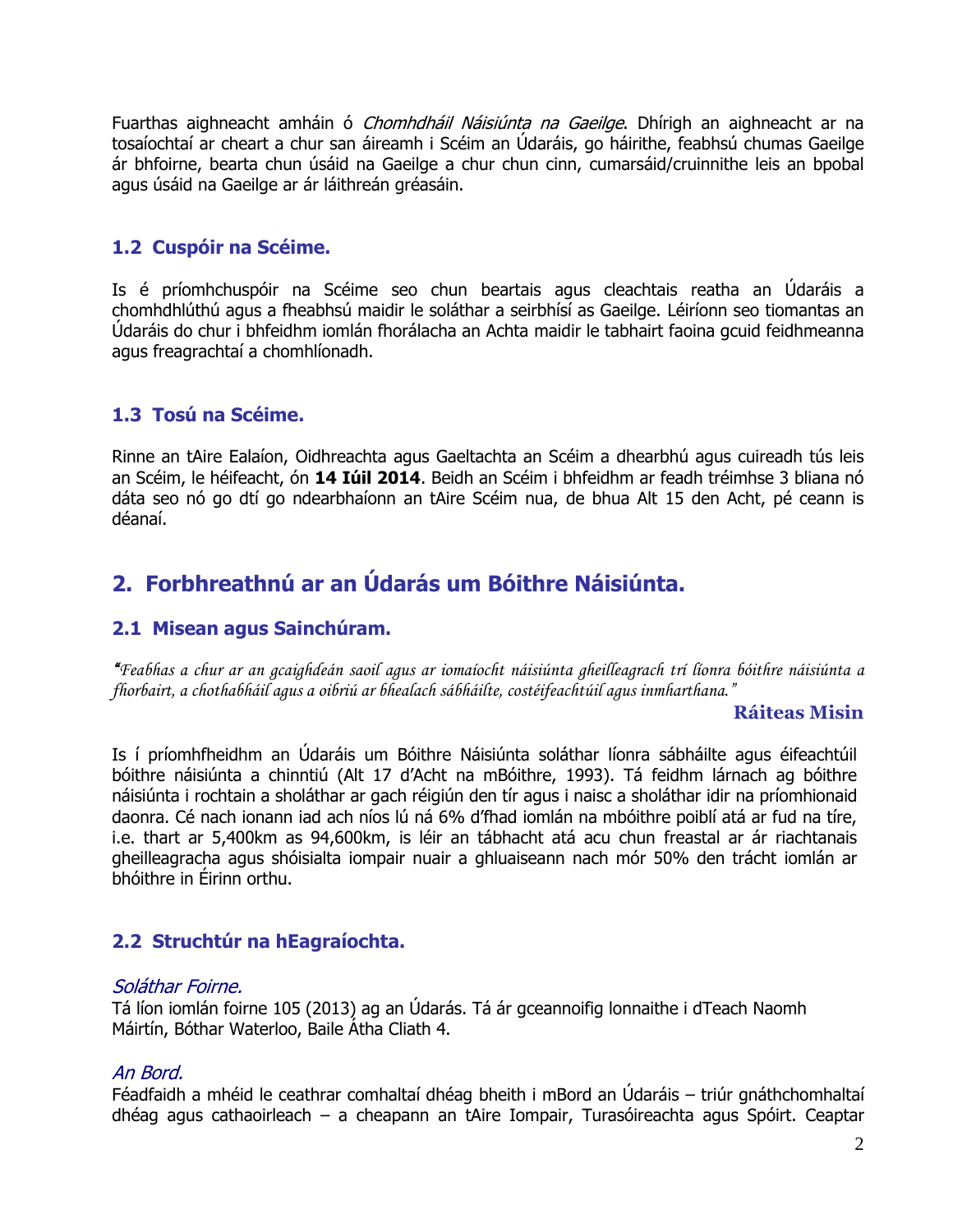comhaltaí ar an bhonn na taithí atá acu maidir le bóithre, iompar, ceisteanna tionsclaíocha, tráchtála, airgeadais nó comhshaoil, rialtas áitiúil, agus eagrú oibrithe nó riarachán.

Soláthraítear sonraí faoi bhallraíocht reatha an bhoird ar ár láithreán gréasáin, www.nra.ie.

#### Aonaid Ghnó.

Tá an tÚdarás eagraithe faoi na cúig fhoireann rannacha a leanas:

- Bainistíocht Líonra.
- Gnóthaí Corparáideacha agus Seirbhísí Gairmiúla.
- Oibríochtaí Tráchtála.
- Bainistíocht Réigiúnach agus Clár.
- Airgeadas agus Tacaíocht Gnó.

#### Príomhpháirtithe Leasmhara.

I dtromlach na gcásanna, feidhmeanna iad pleanáil, dearadh, tailte/réadmhaoine a fháil agus tionscadail um bóithre náisiúnta a chur i bhfeidhm ar gnách go dtugann údaráis áitiúla fúthu mar chuid dá bhfeidhm reachtúil féin agus iad ag feidhmiú údarás bóithre dá limistéir féin riaracháin. Tá ag an Údarás, dá réir sin, teagmháil sách theoranta dhíreach leis an bpobal, maidir le ceisteanna a bhaineann leis an gclár náisiúnta feabhsaithe bóithre agus oibríochtaí an Údaráis go ginearálta. Idirghníomhaíonn an tÚdarás, dá ainneoin sin, le réimse fairsing páirtithe leasmhara, lena náirítear:

- An Roinn Iompair, Turasóireachta agus Spóirt, a n-oibríonn an tÚdarás faoina gcoimirce.
- Ranna agus Gníomhaireachtaí/Oifigí éagsúla eile, go háirithe an Roinn Comhshaoil, Pobail agus Rialtais Áitiúil, an Roinn Ealaíon agus Gaeltachta agus an Roinn Airgeadais.
- Údaráis áitiúla.
- Coistí éagsúla a bhunaigh an tOireachtas, lena n-áirítear an Coiste Cuntas Poiblí agus an Coiste Iompair, mar aon le hionadaithe poiblí ar leibhéal náisiúnta agus áitiúil.
- An pobal ginearálta.
- Comhairligh, conraitheoirí, s.rl.
- **An Coimisiún Eorpach.**
- Comhlachtaí ionadaíocha, ar nós Chónaidhm Thionscal na Foirgníochta, Innealtóirí Éireann, Chónaidhm Ghnólachtaí agus Fhostóirí na hÉireann, s.rl.
- Na meáin.

#### **2.3 An Leibhéal Seirbhíse atá ar fáil cheana féin trí Ghaeilge.**

Áirítear le Cairt Chustaiméirí an Údaráis tiomantas chun dícheall a dhéanamh chun freastal ar chustaiméirí ar mian leo a gcuid gnó a dhéanamh linn i nGaeilge. I gcomhréir leis an gCairt, freagraítear i nGaeilge comhfhreagras a fhaightear i nGaeilge agus foilsítear foilseacháin an NRA, de réir mar is cuí, i nGaeilge agus i mBéarla araon. Anuas air sin, soláthraítear réimse ábhar i nGaeilge ar ár láithreán gréasáin.

Cuireann an Scéim seo leis na tiomantais a dhéanaimid inár gCairt Chustaiméirí trí na bearta agus na nósanna imeachta sonracha a shonrú a úsáidimid agus sinn ag tabhairt faoinár ngnó d'fhonn ceanglais Acht na dTeangacha Oifigúla, 2003 agus Rialacháin 2008 a chomhlíonadh.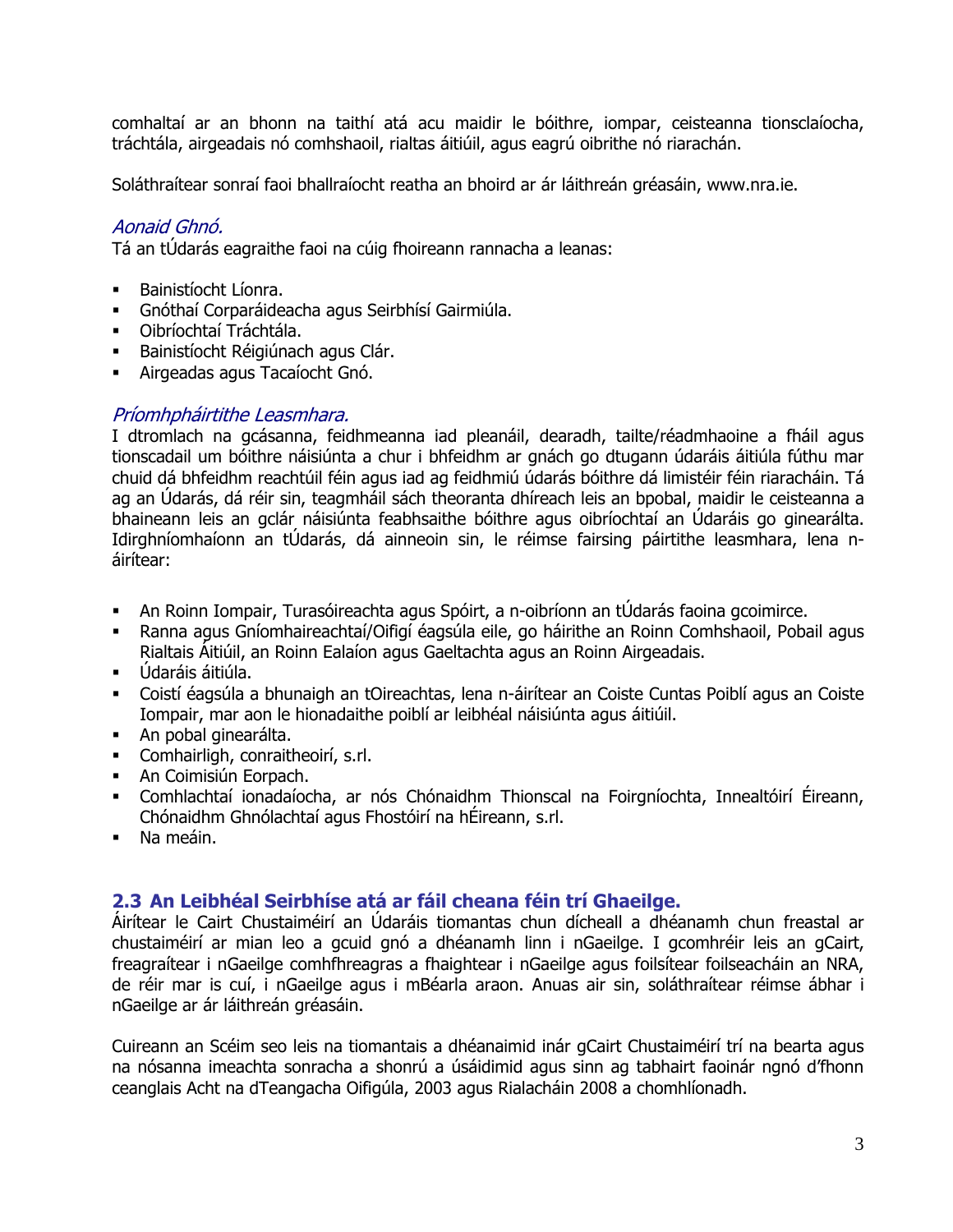# **3. Cumarsáid leis an bPobal.**

Bíonn an tÚdarás i gcumarsáid leis an bpobal i roinnt mhaith slite lena n-áirítear litreacha, rphoist, facsanna, bileoga eolais, fógraí reachtúla/faisnéise, s.rl. I gcomhréir le forálacha an Achta, Rialacháin 2008 agus tiomantas an Údaráis chun úsáid na Gaeilge a chur chun cinn agus a fhairsingiú i gcúrsa a ngnó, déanfar cumarsáid an Údaráis leis an bpobal le linn thréimhse na Scéime seo i gcomhréir leis na hailt a leanas.

#### **3.1 Cumarsáid Scríofa.**

#### **3.1.1 Páipéarachas.**

Beidh páipéarachas uile an Údaráis i nGaeilge agus i mBéarla araon.

Thug Rialacháin 2008 líon ceanglais shonracha isteach maidir le húsáid na Gaeilge ar na saghsanna a leanas páipéarachais a úsáideann comhlachtaí poiblí:

- Páipéar nótaí.
- Duillíní dea-mhéine.
- Leathanaigh chumhdaigh facs.
- Cumhdaigh chomhaid/fillteán.
- Lipéid.
- Clúdaigh litreach.

Faoi na Rialacháin, is gá go mbeadh an páipéarachas uile sin i nGaeilge amháin nó i nGaeilge agus i mBéarla.

Thug an tÚdarás páipéarachas nua dátheangach isteach, i gcomhlíonadh na Rialachán, i bhFeabhra 2009, agus úsáidtear é i ngach cumarsáid scríofa a eisíonn an tÚdarás.

#### **3.1.2 Freagra a thabhairt ar Chomhfhreagras.**

Tabharfaidh an tÚdarás freagra i nGaeilge ar gach comhfhreagras a fhaigheann siad i nGaeilge.

I gcomhréir le forálacha an Achta, sa chás go scríobhann duine chuig an Údarás i nGaeilge (cibé acu trí litir, facs nó ríomhphost), tugtar freagra ar an gcumarsáid i nGaeilge.

Tá an tÚdarás tiomanta do chinntiú nach bhfuil an caighdeán seirbhíse a chuirtear ar fáil i nGaeilge ar chaighdeán níos ísle ná an tseirbhís a chuirtear ar fáil trí Bhéarla, agus baineann siad úsáid as seirbhísí cuideachta fhaofa aistriúcháin ó Ghaeilge go Béarla agus ó Bhéarla go Gaeilge chun cabhrú leis an bhfoireann, de réir mar a theastaíonn, chun freagraí cruinne agus éifeachtúla a thabhairt ar chomhfhreagras a fhaightear i nGaeilge.

#### **3.1.3 Coir phoist.**

Eiseofar coir phoist an Údaráis i nGaeilge agus i mBéarla araon.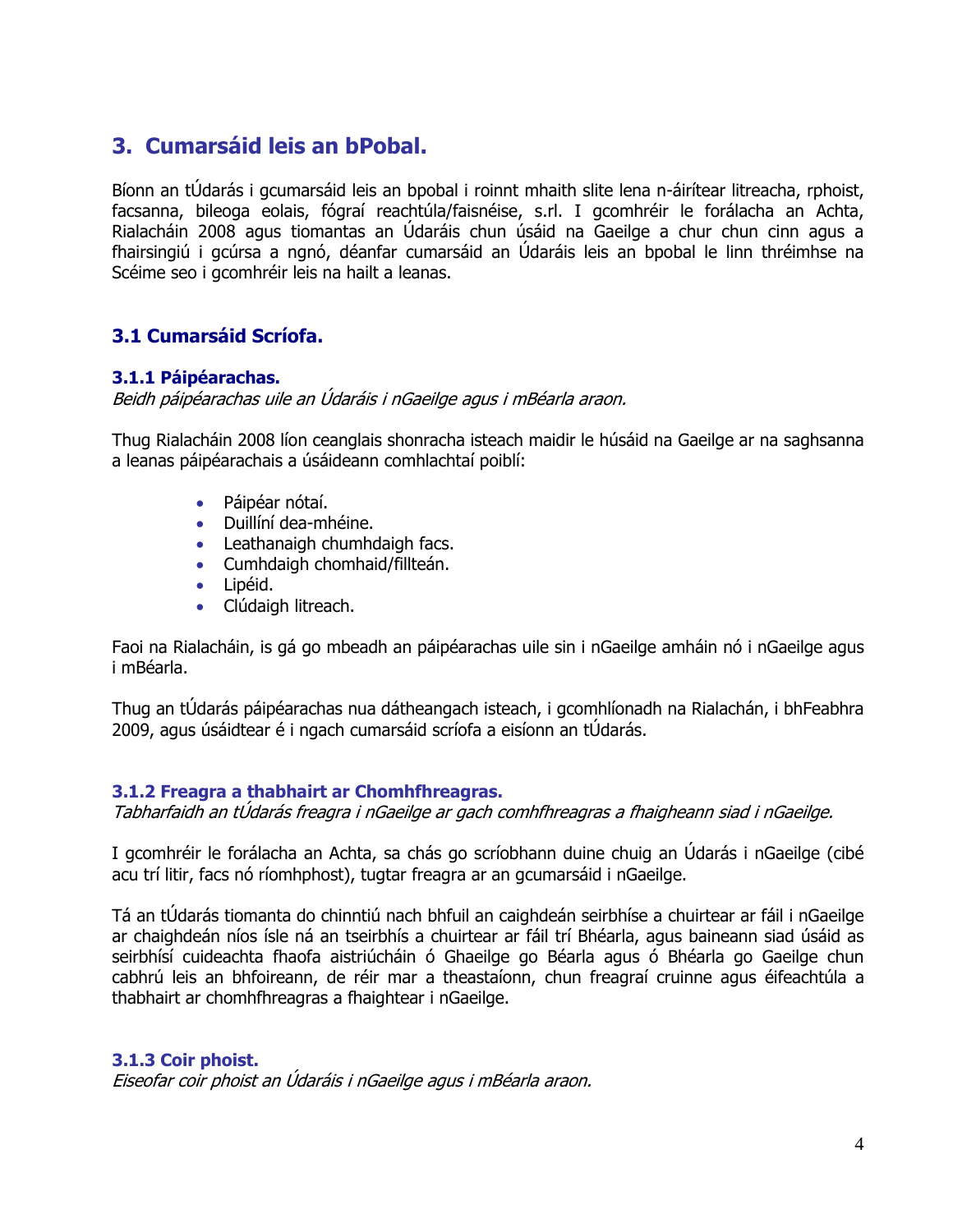I gcomhréir le hAlt 9(3) den Acht, foilsítear i nGaeilge agus i mBéarla araon cumarsáid scríofa gan iarraidh (e.g. coir phoist) a eisíonn an tÚdarás d'fhonn faisnéis a thabhairt don phobal.

#### **3.2 Ar an nGuthán.**

Is iad rúnaithe/oibreoirí lasc-chláir na chéad phointí teagmhála leis an bpobal. Is é beartas an Údaráis a chinntiú go bhfuil cleachtas caighdeánach um Sheirbhís Ardchaighdeáin do Chustaiméirí (QCS) curtha i bhfeidhm sa limistéar seo, d'fhonn go mbeifear in ann an méid a leanas a dhéanamh ar thosú na Scéime:

- Tá sé ar chumas na foirne fáiltithe/lasc-chláir ainm na heagraíochta a thabhairt i nGaeilge.
- Aithníonn siad, ar a laghad, na bunbheannachtaí i nGaeilge.
- Tá socruithe oiriúnacha i bhfeidhm ionas gur féidir leo muintir an phobail a chur i dteagmháil, gan mhoill, leis an oifig nó leis an oifigeach atá freagrach as an tseirbhís a chur ar tairiscint trí Ghaeilge, sa chás go bhfuil fáil orthu.

#### **3.3 Fógraí Taifeadta ó Bhéal.**

Beidh na fógraí taifeadta a dhéanann an tÚdarás nó na fógraí sin a dhéantar thar ceann an Údaráis i nGaeilge agus i mBéarla.

Faoi Rialacháin 2008, ceanglaítear ar chomhlachtaí poiblí a chinntiú go bhfuil fógraí taifeadta ó bhéal, a dhéanann siad nó a dhéantar thar a gceann, i nGaeilge nó i mBéarla agus i nGaeilge faoin 1 Iúil 2013. Baineann na Rialacháin le fógraí taifeadta ó bhéal a dhéantar ar an nguthán, córas fógartha poiblí agus córas ríomhairithe freagartha/cur teachtaireachtaí.

Ní oibríonn an tÚdarás córais fógartha poiblí ná córais ríomhairithe freagartha/chur teachtaireachtaí. Tugtar na teachtaireachtaí taifeadta ar phríomhlasc-clháir an Údaráis i nGaeilge agus i mBéarla araon.

#### **3.4 Cuairteoirí.**

Déanfar gach iarracht éascú a dhéanamh ar ghlaoiteoirí i bpearsa ar mian leo a gcuid gnó a dhéanamh leis an Údarás as Gaeilge.

Amhail a luadh thuas, is iad rúnaithe/oibreoirí lasc-chláir na chéad phointí teagmhála leis an bpobal. Is é beartas an Údaráis a chinntiú go bhfuil cleachtas caighdeánach um Sheirbhís Ardchaighdeáin do Chustaiméirí (QCS) curtha i bhfeidhm sa limistéar seo, d'fhonn go mbeifear in ann an méid a leanas a dhéanamh ar thosú na Scéime:

- Tá sé ar chumas na foirne fáiltithe/lasc-chláir ainm na heagraíochta a thabhairt i nGaeilge.
- Aithníonn siad, ar a laghad, na bunbheannachtaí i nGaeilge.
- Tá socruithe oiriúnacha i bhfeidhm ionas gur féidir leo muintir an phobail a chur i dteagmháil, gan mhoill, leis an oifig nó leis an oifigeach atá freagrach as an tseirbhís a chur ar tairiscint trí Ghaeilge, sa chás go bhfuil fáil orthu.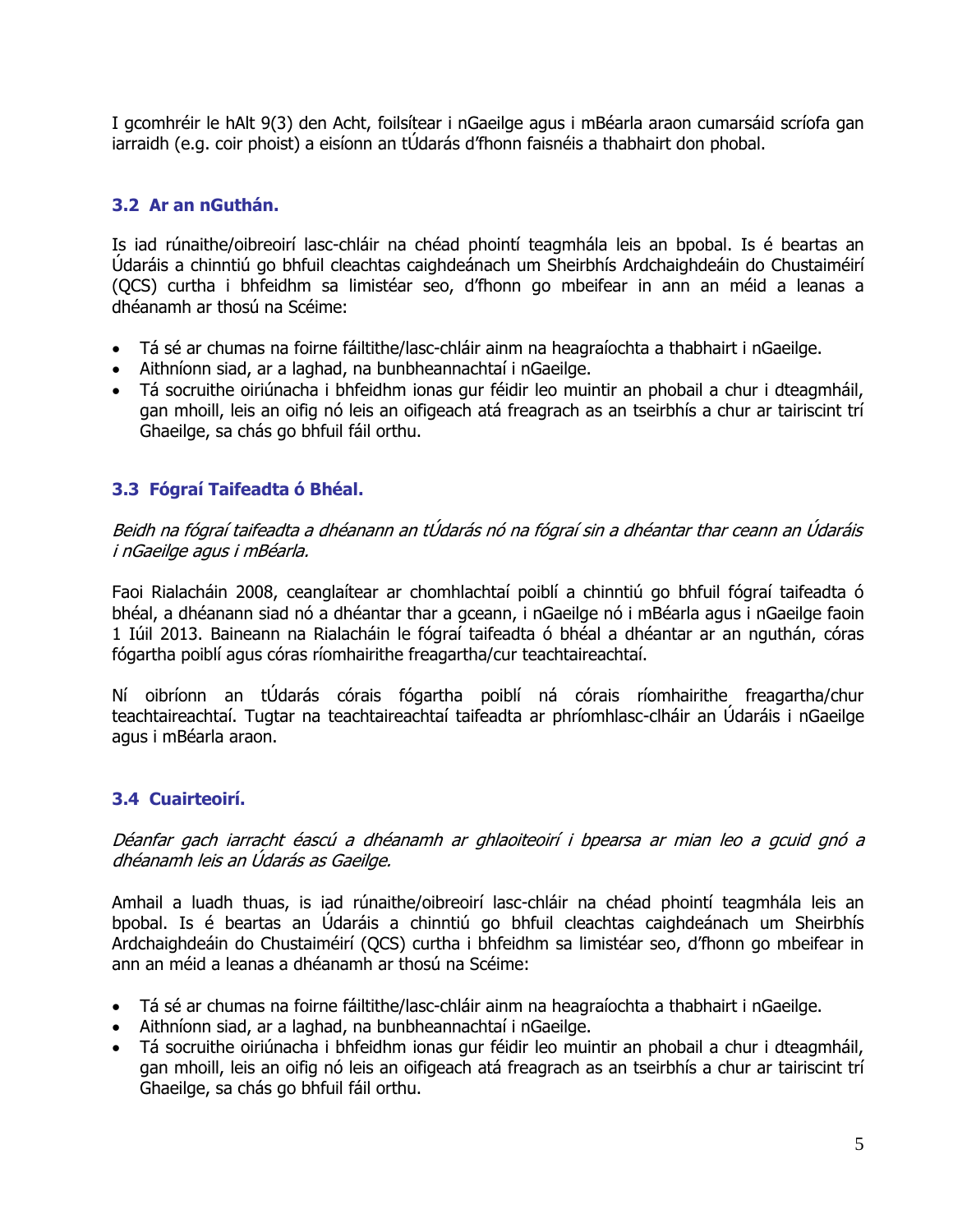#### **3.5 Láithreán Gréasáin.**

Leanfaidh an tÚdarás ar aghaidh ag soláthar agus ag cothabháil rannóg Gaeilge ar ár suíomh gréasáin.

Soláthraítear faisnéis maidir le feidhmeanna agus gníomhaíochtaí an Údaráis sa mhír Ghaeilge dár láithreán gréasáin. Leanfaimid leis an réimse faisnéise atá ar fáil i nGaeilge ar ár láithreán gréasáin a fhorbairt agus a fheabhsú le linn thréimhse na Scéime seo.

# **4. Preaseisiúintí agus Fógraí Meán.**

Eiseoidh an tÚdarás 30% d'ár bpreaseisiúintí go dátheangach ó thús na Scéime agus méadóidh seo ar bhonn incriminteach go 60% thar shaolré na Scéime.

Beidh fógraí sna meáin scríofa le fáil trí mheán na Gaeilge agus as Béarla chomh maith, de réir mar is cuí.

## **5. Comharthaíocht.**

Leagann Rialacháin 2008 dualgas ar chomhlachtaí poiblí a chinntiú go bhfuil comharthaí atá curtha suas acu féin nó ar a son ag aon láthair ar bith (lena n-áirítear áitribh oifige) i ndiaidh 1 Márta, 2009 (faoi réir díolúintí áirithe) as Gaeilge amháin nó as Béarla agus as Gaeilge araon. Leagann na Rialacháin riachtanais sainiúla chomh maith maidir leis an téacs a úsáidtear, m.sh. ní mór don téacs Gaeilge teacht ar dtús, ní chóir dó a bheith níos lú ná an téacs Béarla agus ba cheart go mbeadh sé chomh feiceálach, sofheicthe agus inléite leis an téacs Béarla.

Leagtar amach beartas an Údaráis maidir le comharthaíocht sna hailt a leanas.

#### **5.1 Comharthaí Oifige.**

Cloífidh na comharthaí go léir in oifigí an Údaráis le riachtanais na Rialachán 2008 laistigh den tréimhse ama sonraithe.

#### **5.2 Comharthaí um Thrácht ar Bhóithre.**

Leanfaidh an tÚdarás ar aghaidh ag forfheidhmiú na riachtanais Ghaeilge ar chomharthaí tráchta ar bhóithre, de réir mar a leagadh amach i Lámhleabhar na gComharthaí Tráchta arna fhoilsiú ag an Roinn Iompair.

Ar mhaithe le cuspóirí an Scéim seo, tá na catagóirí comharthaí seo a leanas san áireamh i gcomharthaí tráchta ar bhóithre:

#### a) **Treo-chomharthaíocht**.

b) Comharthaí **Eolais Tráchta**, lena n-áirítear comharthaíocht um oibreacha bóthair, comharthaíocht sábháilteachta/rabhaidh agus dola.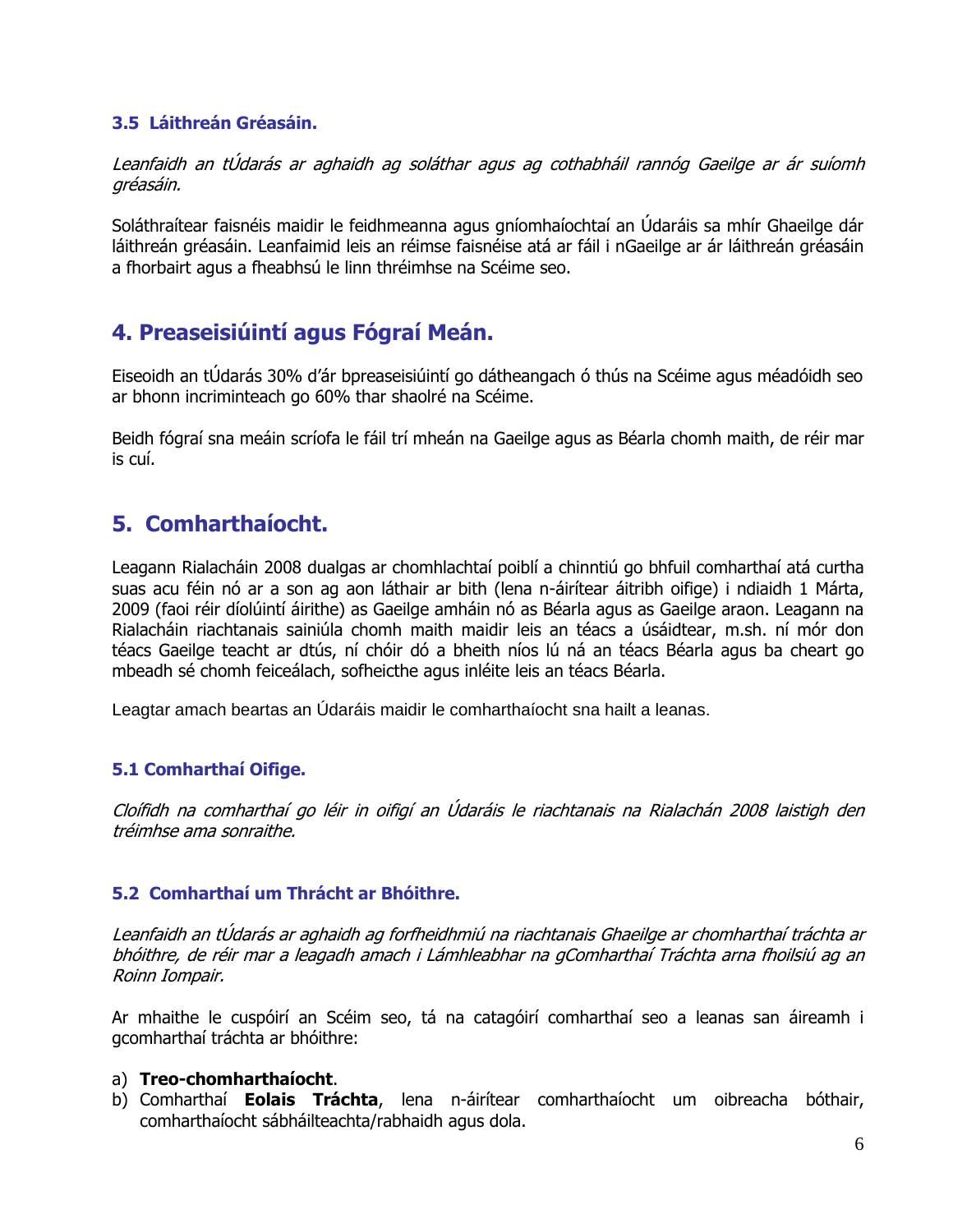#### **5.3 Comharthaí Faisnéise Scéimeanna Bóithre.**

Cinnteoidh an tÚdarás go gcloíonn comharthaí eolais scéime bóthair le riachtanais na Rialachán 2008 laistigh den tréimhse ama sonraithe.

Cuirfear comharthaí faisnéise scéimeanna bóithre, i.e. comharthaí a chuirtear suas ag suíomhanna móroibreacha feabhsaithe ar an líonra bóithre náisiúnta a léiríonn faisnéis faoin tionscadal, i nGaeilge nó i mBéarla agus i nGaeilge, i gcomhréir leis na hamfhrámaí a leagtar amach i Rialacháin 2008.

### **6. Foilseacháin.**

#### **6.1 Cáipéisí Corparáideacha.**

Foilseoidh an tÚdarás na cáipéisí corparáideacha seo a leanas as Gaeilge agus as Béarla araon ag an am céanna:

● Tuarascáil Bhliantúil ● Cuntais Iniúchtá/Ráitis Airgeadais ● Ráiteas Corparáide Straitéise ● Ráitis Pholasaí ● Plean Gníomhaíochta Custaiméirí ● Cairt Chustaiméirí ● Lámhleabhair um Shaoráil Faisnéise.

#### **6.2 Bileoga Faisnéise, Bróisiúir agus Foilseacháin.**

Foilseoidh an tÚdarás na bileoga eolais, bróisiúir agus foilseacháin seo a leanas as Gaeilge agus as Béarla araon ag an am céanna:

● Sraith Bhileoga Faisnéise an NRA • Seanda (Iris seandálaíochta an NRA, a foilsítear ar bhonn bliantúil) ● Bileoga faisnéise dola.

Foilsíonn an tÚdarás roinnt mhaith bileoga eolais agus bróisiúir agus í mar aidhm acu an gnáthphobal a chur ar an eolas faoi fheidhmeanna agus ghníomhaíochtaí an Údaráis maidir le clár forbartha um bóithre náisiúnta agus nithe gaolmhara, lena n-áirítear dola ar bhóithre, an comhshaol agus seandálaíocht. Eiseofar aon bhileoga, bróisiúir nó foilseacháin a leithdháiltear trí chor poist i gcomhréir le forálacha Alt 3.1.3 den Scéim seo.

#### **6.3 Cáipéisíocht Scéimeanna Bóithre.**

Tá éagsúlacht fairsing cáipéisíochta scéime bóthair foilsithe ag an Údarás féin nó ar a shon i gcónasc le scéimeanna bóthair. I measc cáipéisíocht dá leithéid d'fhéadfaí go mbeadh Ráitis Tionchair Timpeallacha (EIS), fógraí reachtúla, cáipéisí/ ceistneoirí comhairliúcháin phoiblí, cáipéisí teicniúla a bhaineann le caighdeáin dearaidh agus tógála, treoirlínte a bhaineann le measúnú comhshaoil agus seandálaíochta s.rl. Is é seo a leanas polasaí an Údaráis i leith úsáid na Gaeilge i gcáipéisíocht dá leithéid: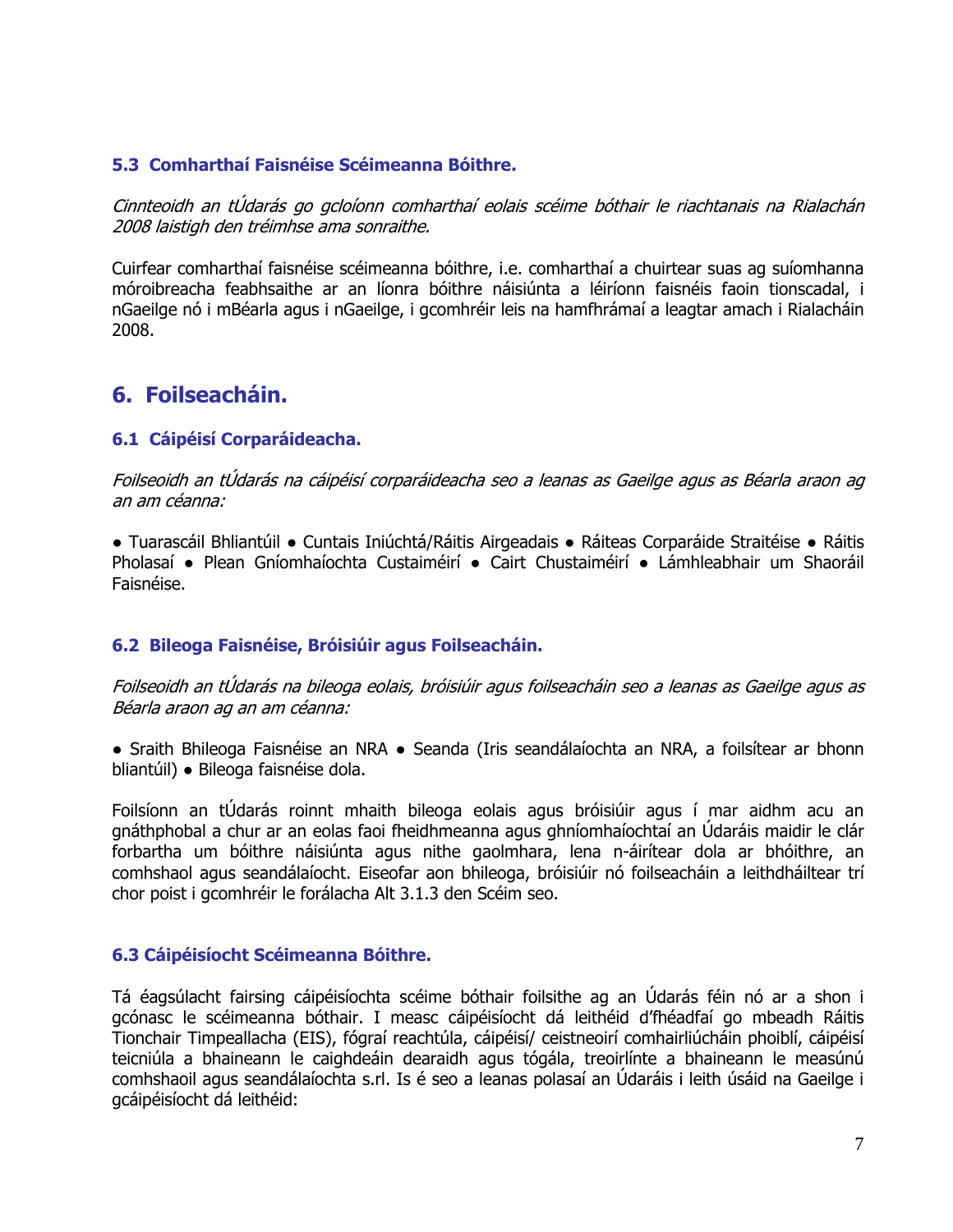#### **Caighdeáin/Treoirlínte.**

Áiríonn an catagóir seo cáipéisí teicniúla ar nós Treoirlíne Bainistíochta Tionscadal agus Lámhleabhar Dearaidh um Bóithre agus Droichid de chuid an Údaráis, i dteannta le treoirlínte agus cáipéisíocht chomhshaoil agus seandálaíochta.

Foilseofar cáipéisí teicniúla an NRA, lena n-áirítear caighdeáin, treoirlínte innealtóireachta, comhshaoil agus seandálaíochta, as Béarla amháin.

#### **Cáipéisíocht a bhaineann go sonrach le Scéim.**

Áirítear sa chatagóir seo bileoga/bróisiúir eolais, cáipéisíocht comhairliúcháin phoiblí, lena n-áirítear ceistneoirí, chomh maith le cáipéisíocht reachtúil atá de dhíth faoi Acht na mBóithre, 1993, arna leasú (m.sh. Ráitis Tionchair Timpeallachta, Scéimeanna Mótarbhealaí, Orduithe Ceannaigh Éigeantaigh, Scéimeanna Dola, Fodhlithe Dola agus Scéimeanna Ionaid Seirbhísí).

Foilseofar na cáipéisí scéime bóthair seo a leanas as Gaeilge agus as Béarla:

- o Bileoga/bróisiúir eolais scéime bóthair.
- o Cáipéisíocht comhairliúcháin phoiblí lena n-áirítear ceistneoirí.
- o Imleabhar Achoimre Neamhtheicniúil de Ráitis Tionchair Timpeallachta, áit a bhfuil na scéimeanna i gceist lonnaithe laistigh nó i ngiorracht cheantair Ghaeltachta.

Ní foilseofar na cáipéisí scéime bóthair eile go léir ach i mBéarla amháin.

## **7. Oiliúint agus Forbairt.**

Tá an tÚdarás tiomanta d'oiliúint agus forbairt a sholáthar don fhoireann chun freastal ar riachtanais ghnó an Údaráis, lena n-áirítear riachtanais ár gcustaiméirí.

I gcaitheamh thréimhse na Scéime seo, déanfaidh an tÚdarás an méid a leanas:

- cuirfear cúrsaí oiliúna Gaeilge oiriúnacha ar fáil d'fhoireann uile an Údaráis, lena n-áirítear cúrsaí a bheidh ar siúl laistigh de ghnáth uaireanta oibre;
- cuirfear an scéim um aisíoc táillí chun cinn mar mheicníocht chun oiliúint Ghaeilge a spreagadh;
- cuirfear comhairle ar bhaill foirne maidir le raon na ranganna Gaeilge atá ar fáil lasmuigh de ghnáth uaireanta oibre (m.sh. dioplóma tríú leibhéil sa Ghaeilge, Gaelchultúr, Gael-Linn, s.rl.);
- áireofar feasacht na teanga mar chuid de chúrsaí ionduchtaithe agus mar chuid de chúrsaí oiliúna um sheirbhísí do chustaiméirí lena chinntiú go bhfuil tuiscint ag an bhfoireann ar chomhthéacs agus cúlra polasaí na Gaeilge de chuid an Údaráis agus conas a rachaidh sé i bhfeidhm ar a gcuid oibre;
- déanfar measúnú ar na cúrsaí go léir a dtugann baill foirne fúthu le fáil amach cé chomh éifeachtach atá siad maidir le gnóthú spriocanna an Údaráis, agus